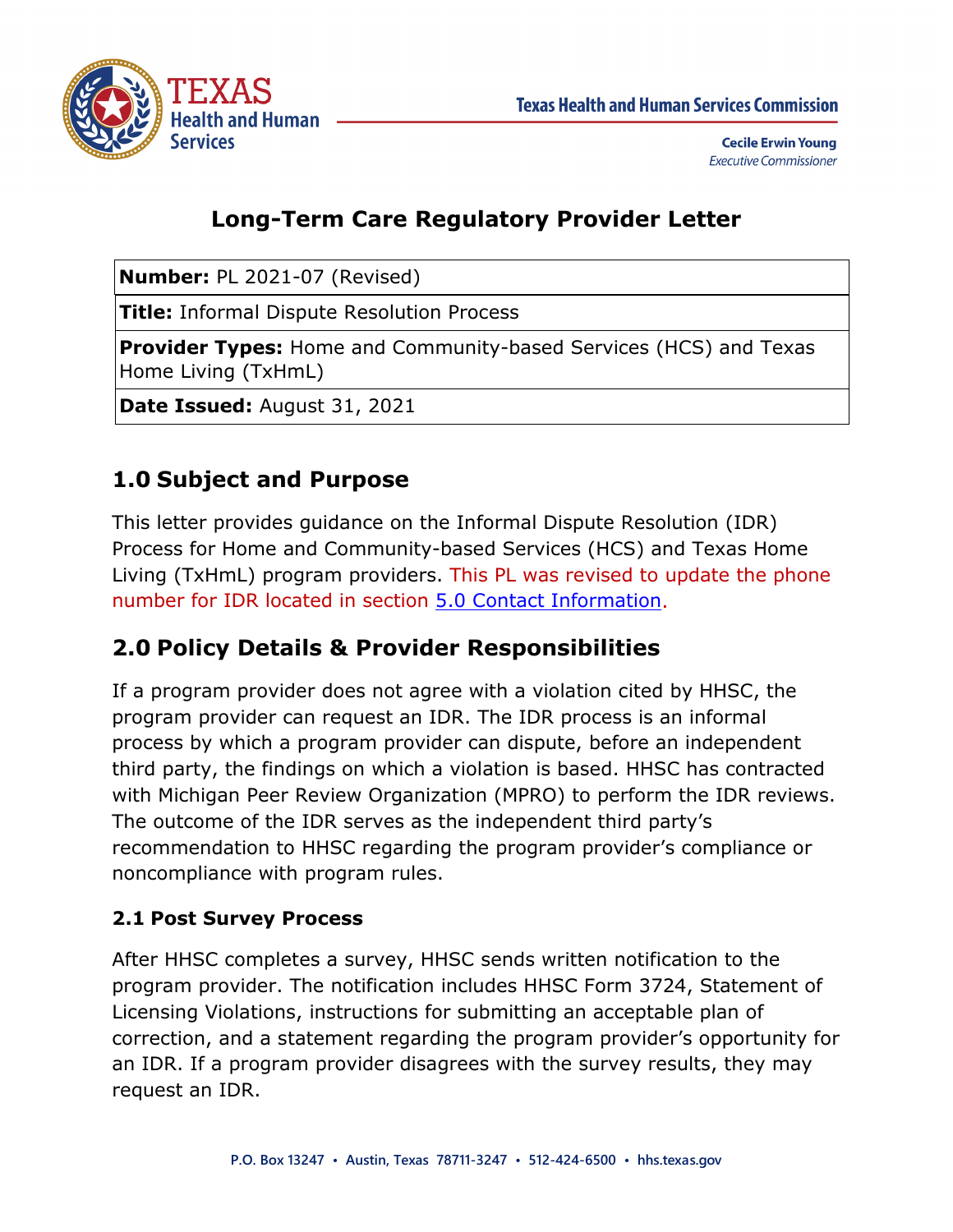*Note*: The program provider must still submit an acceptable plan of correction no later than 10 calendar days after receiving the form 3724 from HHSC even if it chooses to utilize the IDR process.

#### **2.2 IDR Request Process**

To request an IDR, a program provider must submit the corresponding form 3724, along with a complete and accurate [IDR Request Form](https://hhs.texas.gov/sites/default/files/documents/doing-business-with-hhs/vendor-contract-information/idr/idr-request-form-hcs-txhml.pdf) by email to the HHSC IDR Department at IDR@hhsc.state.tx.us. The IDR Request Form and form 3724 must be received by IDR no later than the 10th calendar day after receiving form 3724. If the 10th calendar day falls on a Saturday, Sunday, or legal holiday, the due date becomes the next business day. A program provider waives its right to an IDR if it fails to submit the required information within the 10-day calendar time frame. An IDR will not be granted when the IDR request form is incomplete or inaccurate.

HHSC's IDR department will notify the program provider and Long-Term Care Regulation (LTCR) within three business days of its receipt of the IDR request.

Once the provider has received notification that the IDR request was received, the provider has five calendar days to provide MPRO with the program provider's rebuttal letter and attached supporting documentation.

#### **2.3 Michigan Peer Review Organization (MPRO)**

All rebuttal information may be submitted via [MPRO's website](http://www.mpro.org/review-services/informal-dispute-resolution/texas-idr/) or by mail to the address below:

MPRO - IDR Department 22670 Haggerty Road, Suite 100 Farmington Hills, MI 48335

The rebuttal letter must contain:

- (1) a list of the violations disputed;
- (2) the reason(s) each violation is disputed; and
- (3) the outcome desired by the provider for each disputed violation, such as deleting a violation or lowering the scope and/or severity

The program provider submits its supporting documentation or information in the following format: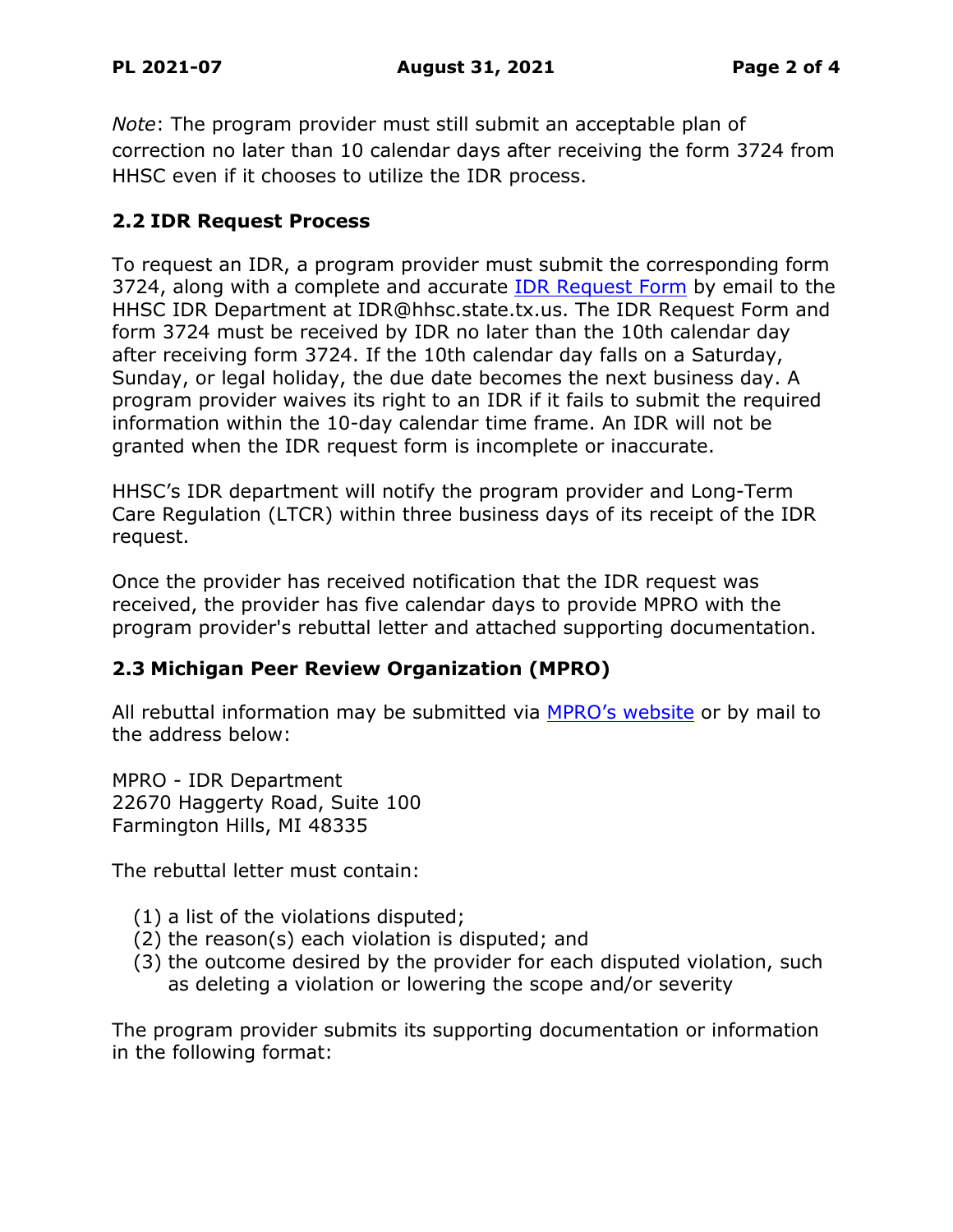- organize the attachments by violation and cross-reference to the disputed violation in the rebuttal letter;
- ensure all information is labeled and legible;
- highlight information relevant to the disputed violation, such as a particular portion of a narrative;
- describe the relevance of the documentation or information to the disputed violation; and
- do not de-identify documents that name individuals referenced in disputed violations.

It is the program provider's responsibility to present sufficient credible information to HHSC to support the outcome requested by the provider.

### **2.4 IDR Review Process**

MPRO will conduct an objective review of the statement of violations, IDR request Form, and supporting documentation. MPRO may request additional information or clarification from either the program provider or LTCR personnel. Both parties will be notified of the request for additional information and have until the end of the second business day after notification to respond to the request. The opposing party will be provided with copies of the response submitted to HHSC.

Possible recommendations from MPRO are:

- (1) a determination that there is insufficient evidence to sustain a violation;
- (2) a determination that there is insufficient evidence to sustain a portion of or a finding of a violation;
- (3) a determination that there is sufficient evidence to sustain a violation;
- (4) a determination that there is insufficient evidence to sustain the violation as cited but that there is sufficient evidence to sustain a different violation;
- (5) a determination that there is insufficient evidence to sustain the severity and scope assessment but that there is sufficient evidence to sustain a reduced severity and scope assessment (for Immediate Threat only); or
- (6) a determination that there is sufficient evidence to sustain the severity and scope assessment as cited.

### **2.5 IDR Decision and Notification**

Once the IDR process is complete, the recommendations from MPRO will be released to HHSC Regulatory. HHSC Regulatory will issue a written IDR